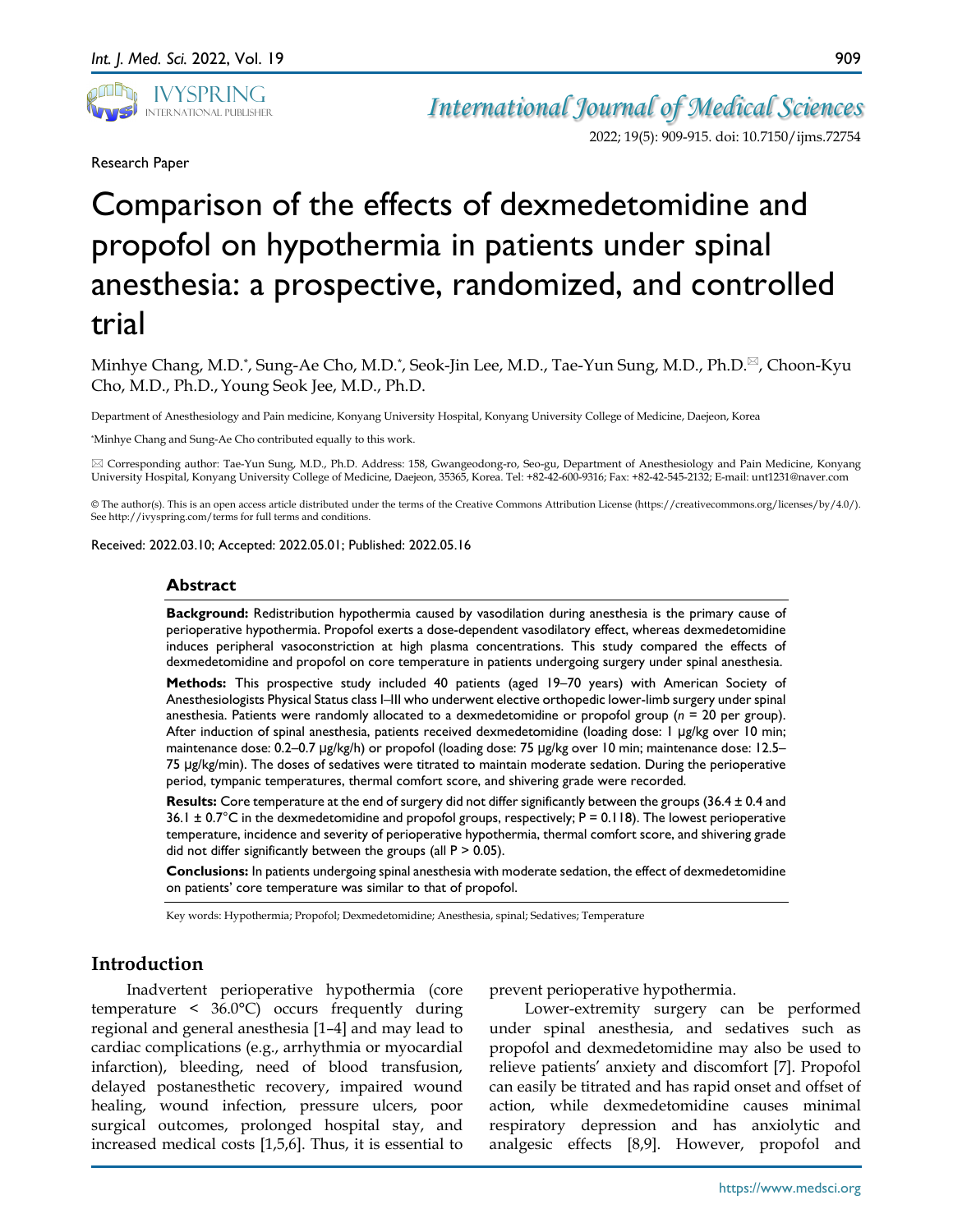dexmedetomidine cause varying degrees of impaired thermoregulation. Additionally, combined use of spinal anesthesia and sedatives increases the risk of hypothermia compared to spinal anesthesia alone [6].

Dexmedetomidine is a potent and highly selective α2-adrenoceptor agonist; at high plasma concentrations or after rapid intravenous administration, dexmedetomidine acts directly on postsynaptic vascular smooth muscle, resulting in vasoconstriction [10,11]. In previous studies, dexmedetomidine increased systemic vascular resistance at plasma concentrations of 0.7–14.7 ng/mL [12], while propofol caused vasodilation in a dose-dependent manner [13]. Therefore, we hypothesized that dexmedetomidine would be more advantageous than propofol in maintaining normal core temperature, because core-to-peripheral redistribution of body heat due to vasodilation at 30 min to 1 h after induction of general or neuraxial anesthesia is the primary cause of hypothermia [1]. Previous studies have mainly evaluated differences in the efficacy of sedatives used during spinal anesthesia in terms of sedation, cardio-respiratory profile, and psychomotor performance [8,9]. However, to date the effects of intraoperative administration of propofol and dexmedetomidine on thermoregulation in patients undergoing spinal anesthesia have not been compared. Therefore, we compared the core temperatures of patients who received dexmedetomidine or propofol for moderate sedation during orthopedic lower extremity surgery under spinal anesthesia.

# **Materials and Methods**

This prospective, randomized, controlled study was approved by Institutional Review Board (approval number: 2020–07–024) and registered at the Korea Clinical Research Information Service. Written informed consent was obtained from patients and/or their representative. The study protocol adhered to the Consolidated Standards of Reporting Trials (CONSORT) guidelines.

The study population included patients aged 19– 70 years with an American Society of Anesthesiologists (ASA) Physical Status class of I–III who underwent elective orthopedic lower-limb surgery with an expected surgical duration of 30–120 minutes. We excluded patients who received general anesthesia or who had a preoperative core temperature <  $36.0^{\circ}$ C or >  $37.5^{\circ}$ C, morbid obesity (body mass index,  $BMI > 35 \text{ kg/m}^2$ ), uncontrolled diabetes (A1C > 7.0%), hypothyroidism, abnormal coagulation, infection, or psychiatric or cognitive disease.

Patients were randomly allocated to the

dexmedetomidine or propofol group at a 1:1 ratio using online randomization software (Researcher Randomizer; www.randomizer.org). In the preoperative holding area, the researcher who prepared the dexmedetomidine or propofol for administration opened an opaque, sealed envelope containing the patient's group assignment.

In accordance with our institutional protocol for general anesthesia, patients fasted for at least 8 hours preoperatively. The baseline core temperature was measured in the preoperative holding area using an infrared tympanic thermometer (Thermoscan IRT 4020; Braun GmbH, Kronberg, Germany), which was accurate to  $\pm$  0.2°C at temperatures of 35.5–42°C and  $\pm$ 0.3°C at temperatures < 35.5°C.

In the operating room, before and during the spinal anesthesia, electrocardiogram, noninvasive blood pressure, and pulse oximetry were monitored. Spinal anesthesia was administered in the lateral decubitus position with the surgical site down. After the skin had been prepared and lidocaine injected, the dura was punctured at the L3–4 or L4–5 level using a 25-gauge Quincke needle. Once the clear cerebrospinal fluid was observed, 0.5% hyperbaric bupivacaine (10–12 mg) and fentanyl (10 μg) were injected. Anesthesia was considered adequate if the sensory block level was higher than T12 on pinprick test at 5 min after spinal anesthesia.

Following confirmation of adequate anesthesia, a forced-air warmer was set at 38°C ("medium" settings) and applied to the upper body. The core temperature was measured every 15 min until the end of the operation. In the dexmedetomidine group, an initial dose of 1 μg/kg of dexmedetomidine was administered over 10 min followed by a maintenance dose of 0.2–0.7  $\mu$ g/kg/h. In the propofol group, a loading dose of 75 μg/kg of propofol was administered over 10 min followed by a maintenance dose of 12.5–75 μg/kg/min. In both groups, the sedative dose was titrated to achieve moderate sedation (Observer's Assessment of Alertness/Sedation, OAA/S scale score 3–4) [9]. The OAA/S score and core temperature were evaluated every 15 min, and the infusion of sedatives was stopped when skin closure was started.

If the intraoperative systolic blood pressure decreased to  $\leq 90$  mmHg or  $\leq 80\%$  of the baseline value, 50–100 μg of phenylephrine, or in the event of bradycardia (heart rate < 50/min), 5–10 mg of ephedrine was administered. In the event of intraoperative bradycardia without hypotension, 0.5 mg of intravenous atropine was administered.

In the post-anesthesia care unit (PACU), the thermal comfort score  $(0 =$  completely uncomfortable; 10 = completely comfortable) was evaluated and the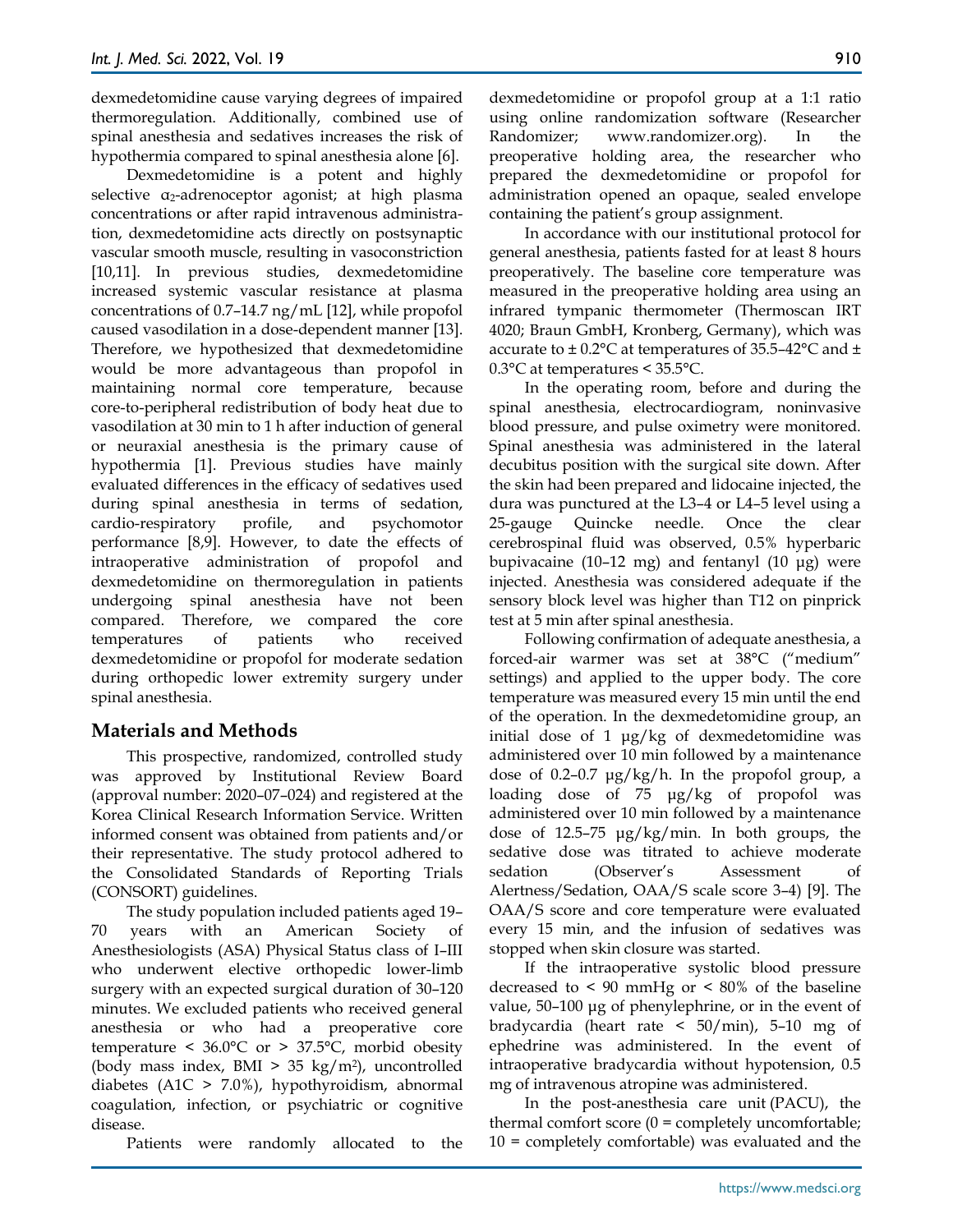core temperature was measured every 15 min. Patients who complained of feeling cold or had a core temperature < 36°C received forced-air warming. The forced-air warmer was set at 43°C ("high" setting) but lowered to 38°C ("medium" setting) in the event of patient discomfort. Pain was treated with 0.5 μg/kg of fentanyl, shivering grade  $\geq 2$  (0 = no shivering; 1 = shivering localized to neck and thorax; 2 = shivering involving the upper extremities with or without shivering in the thorax; and  $3 =$  shivering involving the entire body) was treated with 25 mg of meperidine, and nausea or vomiting was treated with 10 mg of metoclopramide.

Hypothermia was defined as tympanic temperature < 36°C and classified as mild (35–35.9°C), moderate (34–34.9°C), or severe ( $\leq 34$ °C) [2]. The primary outcome was core temperature at the end of surgery. Secondary outcomes were perioperative lowest body temperature, incidence and severity of perioperative hypothermia (i.e., from preoperative holding area to PACU), thermal comfort score, shivering grade, and changes in core temperature during the perioperative period.

#### **Statistical analysis**

The minimum difference required to detect perioperative temperature-related adverse outcomes is 0.5 $\textdegree$ C [3,6]. To detect a 0.5 $\textdegree$ C ( $\pm$  0.5 $\textdegree$ C) difference in core temperature at the end of surgery between two groups, with a power of 0.8 and an α-value of 0.05 (two-sided), 16 patients per group was required. Considering a dropout rate of 20%, 20 patients per group were recruited.

Data were analyzed using PASW Statistics software (version 18; IBM Corp., Armonk, NY, USA). Continuous data were analyzed using the Student's *t*-test or Mann–Whitney U test, as appropriate, and the distribution of data was assessed using the Kolmogorov-Smirnov test. Categorical variables were compared using the  $\chi^2$  test,  $\chi^2$  test for trends (linear-by-linear association), or Fisher's exact test, as appropriate. Changes in core temperature and OAA/S were analyzed using repeated-measures analysis of variance with Bonferroni correction. A two-sided P < 0.05 was considered significant.

#### **Results**

In total, 121 patients were assessed for eligibility; 81 patients were excluded because of age (< 19 or > 70 years;  $n = 31$ , lack of consent  $(n = 26)$ , neuropsychological disease (n = 8), coagulopathy or bleeding diathesis (n = 7), infection (n = 4), uncontrolled diabetes ( $n = 3$ ), or BMI > 35 kg/ $m^2$  ( $n =$ 2). Therefore, 40 patients were randomly allocated to the propofol or dexmedetomidine group (Fig. 1). The patient characteristics and baseline perioperative data of the two groups were similar (Table 1).

**Table 1.** Patient characteristics and perioperative data

|                             | Group $P(n = 20)$ | Group D $(n = 20)$ | P     |
|-----------------------------|-------------------|--------------------|-------|
| Age, y                      | $59.7 + 7.7$      | $58.5 \pm 12.5$    | 0.718 |
| Sex, male/female            | 11/9              | 9/11               | 0.527 |
| Weight, kg                  | $68.5 \pm 11.2$   | $66.0 + 12.4$      | 0.518 |
| Height, cm                  | $160.7 + 9.4$     | $161.4 + 10.1$     | 0.833 |
| Body mass index $(kg/m2)$   | $26.6 \pm 4.5$    | $25.2 \pm 3.5$     | 0.293 |
| ASA physical status (I-III) | 2/17/1            | 2/18/0             | 0.651 |
| Ambient operating room      | $21.8 \pm 0.9$    | $21.7 + 1.3$       | 0.855 |
| temperature, °C             |                   |                    |       |
| Sensory block level         | T6 (T5-T9)        | T6 (T4-T10)        | 0.968 |
| Ephedrine, mg               | $10.3 \pm 10.6$   | $11.7 \pm 12.4$    | 0.683 |
| Phenylephrine, µg           | $0(0-800)$        | $0(0-1500)$        | 0.883 |
| Atropine, mg                | $0(0-1)$          | $0(0-1)$           | 0.063 |
| Fluids, mL                  | $678.5 \pm 497.7$ | $477.5 + 414.4$    | 0.173 |
| Estimated blood loss, mL    | $30(5-100)$       | $30(5-150)$        | 0.355 |
| Duration of surgery         | $84.8 \pm 42.1$   | $83.5 \pm 19.4$    | 0.905 |
| Duration of anesthesia      | $119.8 \pm 41.6$  | $118.5 \pm 20.3$   | 0.905 |

Values are presented as mean ± standard deviation, median (range) or number. Group P, propofol group; group D, dexmedetomidine group; ASA, American Society of Anesthesiologists.

Table 2 lists perioperative body temperatures and outcomes. The preoperative baseline temperatures of the two groups were comparable. The primary outcome variable, i.e., core temperature at the end of surgery, did not differ significantly between the two groups  $(36.1 \pm 0.7^{\circ}\text{C}$  and  $36.4 \pm 0.4^{\circ}\text{C}$ in the propofol and dexmedetomidine groups, respectively; mean difference −0.29; 95% confidence interval [CI]  $-0.65$  to 0.08; P = 0.118). The lowest perioperative body temperature  $(P = 0.424)$ , incidence and severity of perioperative hypothermia ( $P = 0.490$ ) and  $P = 0.298$ , respectively), thermal comfort score at arrival in the PACU  $(P = 0.640)$ , and grade of shivering ( $P > 0.999$ ) also did not differ significantly between the groups.

| Table 2. Perioperative patient temperatures and outcomes |  |  |  |  |
|----------------------------------------------------------|--|--|--|--|
|----------------------------------------------------------|--|--|--|--|

|                                          | Group P        | Group D        | Mean difference         | P       |
|------------------------------------------|----------------|----------------|-------------------------|---------|
|                                          | $(n = 20)$     | $(n = 20)$     | (95% CI)                |         |
| Preoperative temperature,<br>°C          | $36.8 \pm 0.4$ | $36.9 \pm 0.3$ | $-0.08$ $(-0.3, 0.14)$  | 0.460   |
| Temperature at the end of<br>surgery, °C | $36.1 \pm 0.7$ | $36.4 \pm 0.4$ | $-0.29$ $(-0.64, 0.08)$ | 0.118   |
| The lowest temperature, °C               | $35.6 \pm 0.6$ | $35.7 \pm 0.4$ | $-0.13$ $(-0.44, 0.19)$ | 0.424   |
| Incidence of hypothermia                 | 15 (75%)       | 13 (65%)       | 10% (-17.6%, 35.7%)     | 0.490   |
| Severity of hypothermia                  |                |                |                         | 0.298   |
| Normothermia ( $\geq 36.0^{\circ}$ C)    | $5(25.0\%)$    | $7(35.0\%)$    | NА                      | NА      |
| Mild (35-35.9°C)                         | $12(60.0\%)$   | $12(60.0\%)$   | NA                      | NА      |
| Moderate (34-34.9°C)                     | $3(15.0\%)$    | $1(5.0\%)$     | NА                      | NΑ      |
| Severe $( \leq 34^{\circ}C)$             | 0              | $\Omega$       | NА                      | NΑ      |
| Thermal comfort score, 0-<br>10          | $9(6-10)$      | $10(4-10)$     | NА                      | 0.640   |
| Shivering grade (0-3)                    | 17/3/0/0       | 18/2/0/0       | NА                      | > 0.999 |

Values are presented as mean ± standard deviation, median (range), or number. Group P, propofol group; Group D, dexmedetomidine group; CI, confidence interval; NA, not applicable.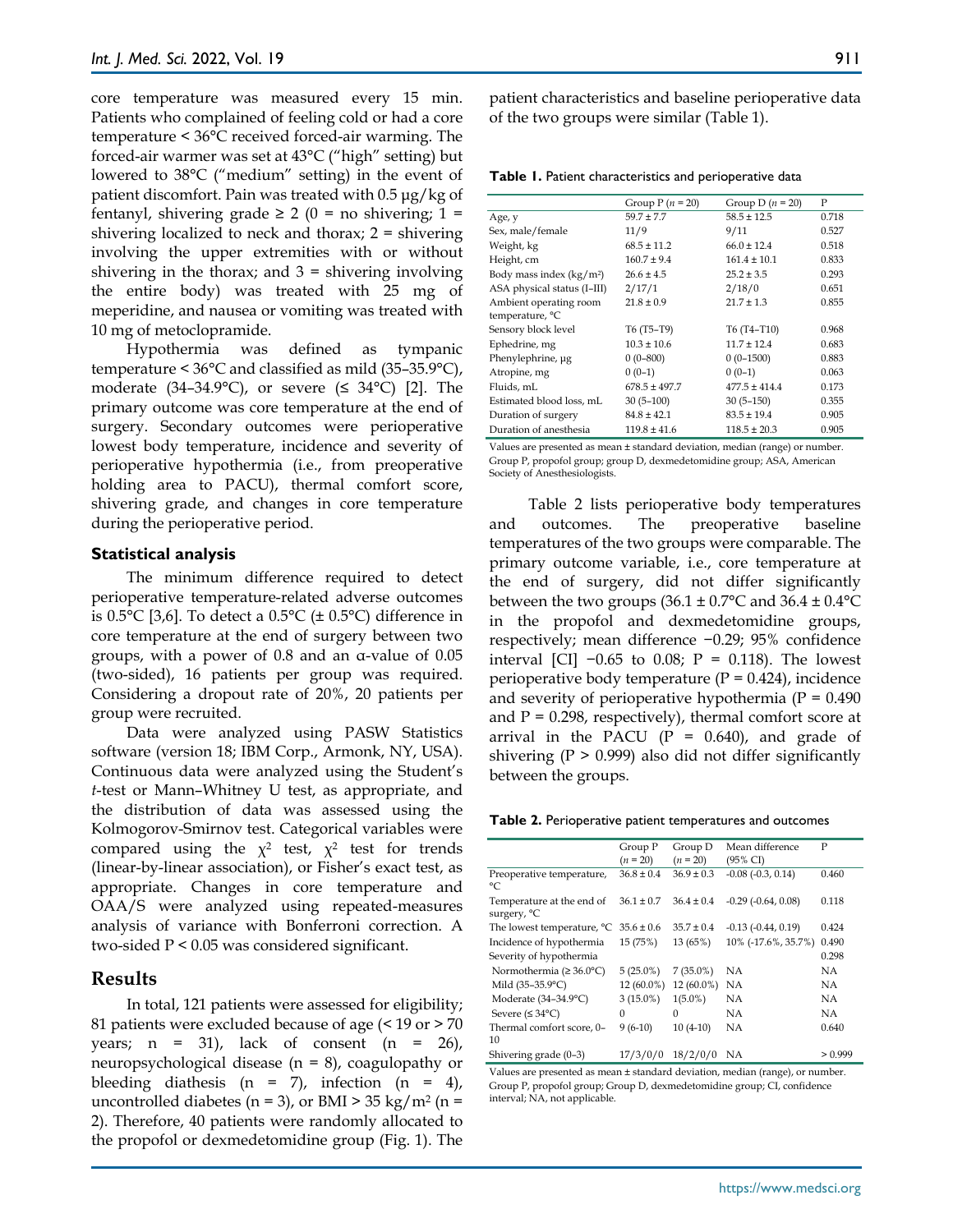

**Fig. 1.** Flow chart. Group P, propofol group; Group D, dexmedetomidine group.



**Fig. 2.** Changes in core temperature during the perioperative period. Values are presented as mean ± standard deviation. Baseline, arrival in the preoperative holding area; T0– 45, immediately to 45 min after induction of spinal anesthesia (checked every 15 minutes); T<sub>end</sub>, at the end of surgery; P0–60, immediately to 60 min after arrival to the post-anesthetic care unit (checked every 15 minutes). \*P < 0.05, vs. baseline in each group (Bonferroni corrected). Core temperatures did not differ between groups at any time point (all P > 0.05, Bonferroni corrected)

Changes in core temperature during the perioperative period differed significantly between the groups  $(P = 0.048; Fig. 2)$ . However, pairwise comparisons did not reveal significant intergroup differences at any time point. Changes in the OAA/S scores during spinal anesthesia did not differ significantly between the groups ( $P = 0.354$ ; Fig. 3).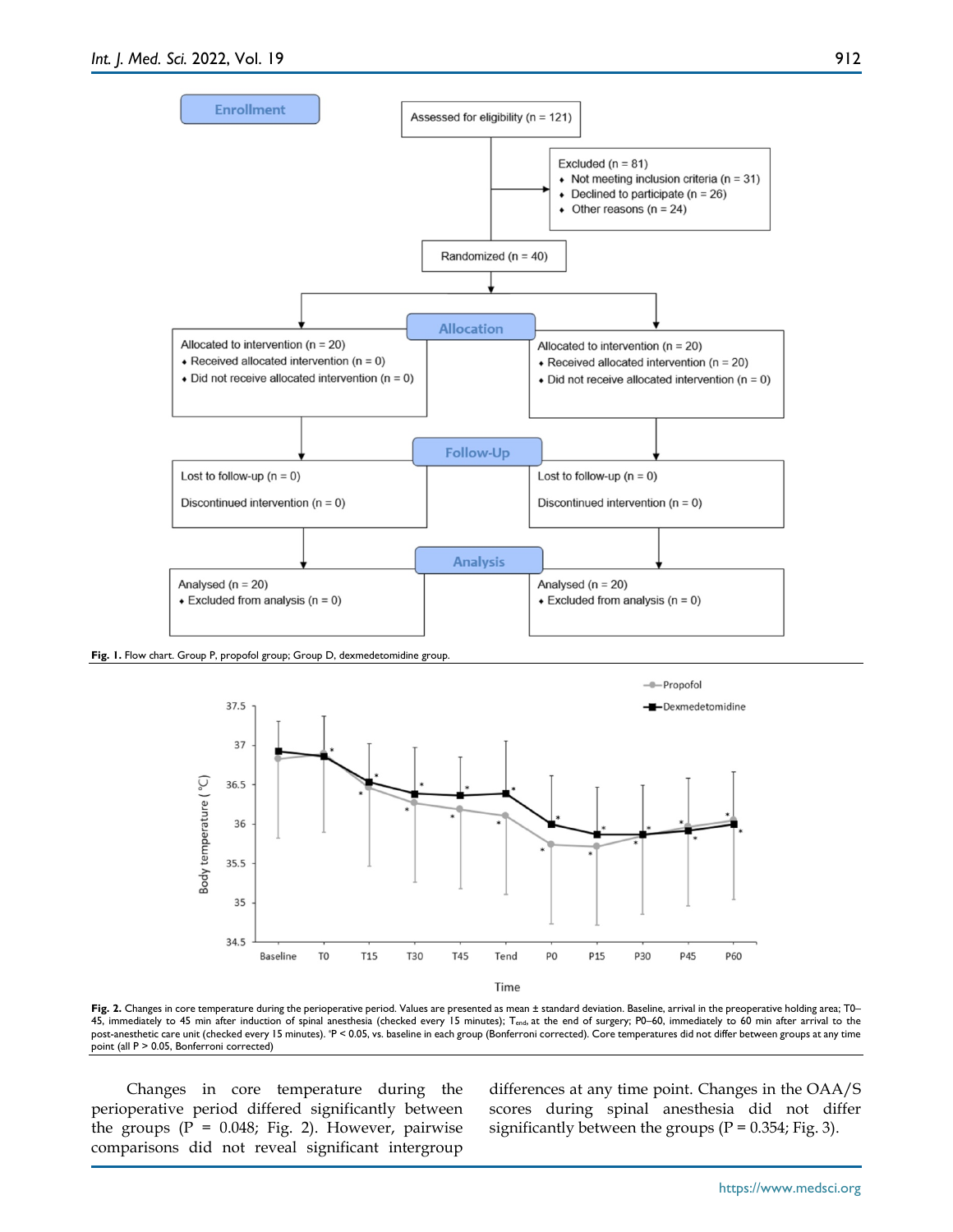

Fig. 3. Changes in the Observer's Assessment of Alertness/Sedation (OAA/S) scale during the anesthesia. Values are presented as means. T0–45, immediately to 45 min after induction of spinal anesthesia (checked every 15 minutes); Tend, at the end of surgery. \*P < 0.05, vs. baseline in each group (Bonferroni corrected).

## **Discussion**

The objective of this study was to investigate the effects of dexmedetomidine and propofol on hypothermia during spinal anesthesia with moderate sedation. Core temperature at the end of surgery (the primary outcome), as well as the lowest perioperative body temperature, incidence and severity of perioperative hypothermia, thermal comfort score, and shivering grade (secondary outcomes), did not differ significantly between the two groups. Also, although changes in core temperature during the perioperative period showed a difference between the two groups, pairwise comparisons showed no intergroup difference at any measurement time point. These results imply that the effect of dexmedetomidine is similar to propofol in the prevention of hypothermia in patients receiving spinal anesthesia under moderate sedation.

The vasoconstrictive sympathetic response is responsible for heat preservation [6]. In a previous study, administration of the pure  $\alpha_1$ -adrenergic agonist phenylephrine during surgery reduced the magnitude of redistribution hypothermia by maintaining precapillary vasoconstriction of blood vessels [14]. Dexmedetomidine is an  $\alpha_2$  agonist that has a sympatholytic effect by activating central  $\alpha_2$ adrenoceptors and causes peripheral vasoconstriction through the peripheral vascular smooth muscle  $\alpha_2$ adrenoceptors [9,10]. We hypothesized that peripheral vasoconstriction due to dexmedetomidine would maintain the body temperature, but the results revealed similar clinical outcomes of dexmedetomidine and propofol administration.

Similar to general anesthesia, spinal anesthesia inhibits central thermoregulation. Additionally, spinal anesthesia prevents vasoconstriction in anesthetized regions by inhibiting the peripheral sympathetic motor nerves [6]. Spinal-anesthesiainduced blockade of the preganglionic sympathetic fibers in anesthetized regions leads to vasodilation [15]. Consequently, the vasoconstriction threshold of patients who receive spinal anesthesia decreases by approximately 0.6°C, and unwarmed anesthetized patients typically experience a decrease in core temperature of 1–2°C [5,6]. Consistent with these reports, the lowest perioperative body temperature decreased by a mean of more than 1°C in both groups compared to the preoperative temperature. Additionally, the incidences of perioperative hypothermia were 75% and 65% in the propofol and dexmedetomidine groups, respectively, despite the intraoperative use of forced-air warming.

The use of sedatives in combination with spinal anesthesia may have affected the incidences of hypothermia mentioned above. Sedatives are used during spinal anesthesia for patient comfort, anxiolysis, cooperation, and reduction of the need of opioid analgesics [7,16]. The use of sedatives during regional anesthesia significantly increases patient satisfaction and improves the quality of anesthesia and surgery [7]. Despite these advantages, the use of sedatives during spinal anesthesia may further impair the perception of core cooling and autonomic protective responses against cold [6]. To varying degrees, both propofol and dexmedetomidine inhibit the thermoregulatory center and sympathetic outflow, thereby lowering the threshold for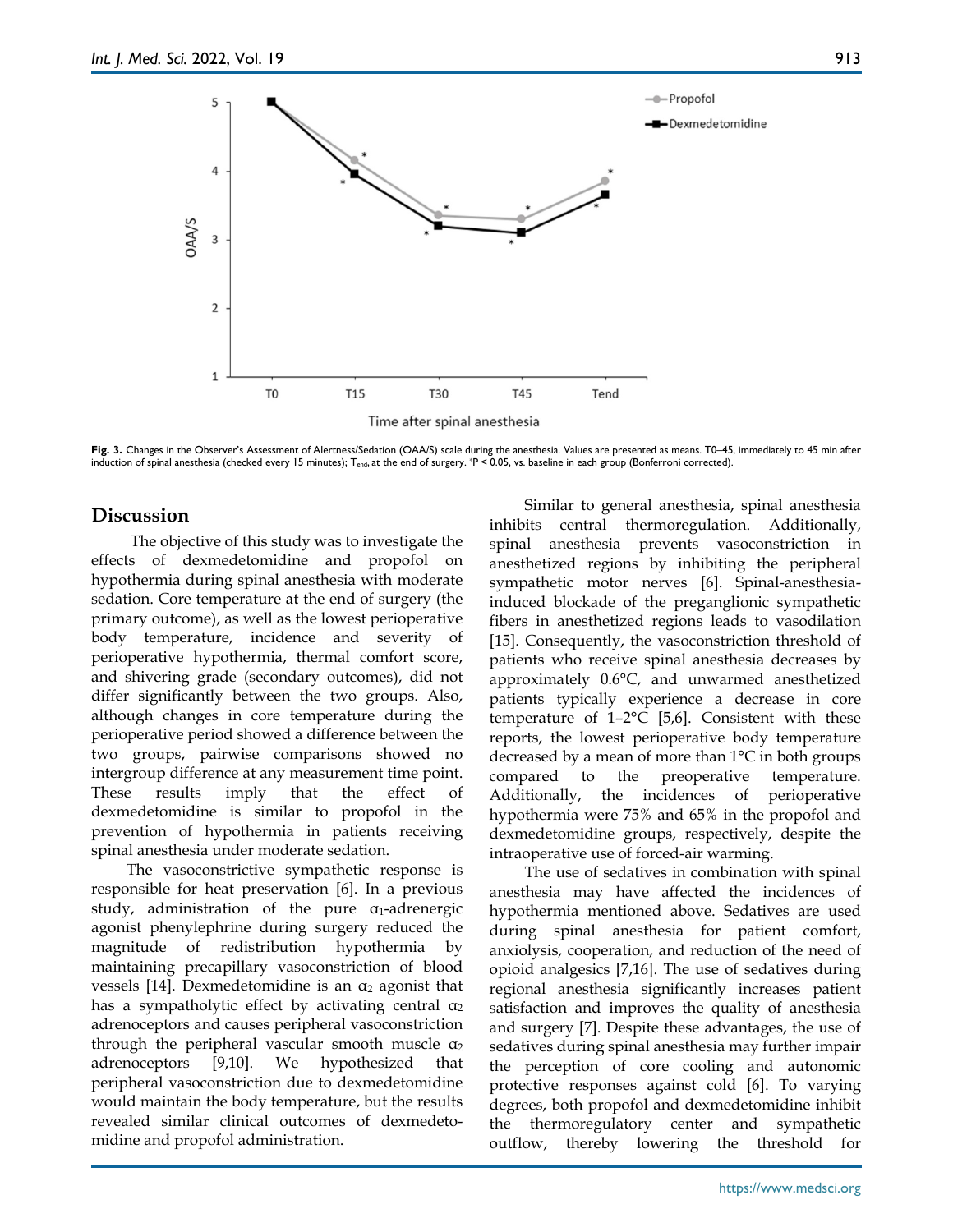vasoconstriction and shivering in a dose-dependent manner [5,6].

Intravenous administration of dexmedetomidine induces vasoconstriction within 3–5 min, followed by steady-state vasoconstriction for 10–15 min [10]. However, the activation of endothelial nitric oxide synthase attenuates the vasoconstrictive effect of dexmedetomidine followed by vasodilation [17]. Vasoconstriction is induced early after administration of high doses of dexmedetomidine, which is followed by delayed vasodilation once the drug plasma concentration decreases [10]. Additionally, the cardiovascular effect of dexmedetomidine varies by concentration. At lower plasma concentrations, the plasma concentration of norepinephrine is reduced by more than 50%, resulting in a decrease in blood pressure, but peripheral vasoconstriction is not induced. However, dexmedetomidine increases blood pressure, systemic vascular resistance, and peripheral vascular resistance at plasma concentrations exceeding 1.9 ng/mL [12]. Therefore, although the plasma concentration of dexmedetomidine was not measured, the concentration of dexmedetomidine used in the present study was probably insufficient to maintain adequate vasoconstriction to prevent hypothermia.

Another important factor affecting the incidence of hypothermia is intrathecal use of fentanyl and bupivacaine. Fentanyl is a highly ionized, lipophilic µ-receptor agonist that inhibits shivering by acting on the central thermoregulator and afferent thermal inputs in the spinal cord [18]. Shivering is an unpleasant symptom that increases oxygen consumption, lactic acidosis, carbon dioxide production, and postoperative pain [1]. Prevention of shivering with fentanyl improves symptoms but increases the risk of hypothermia due to inhibition of the thermoregulatory defense against cold [5,6,18]. Therefore, the use of fentanyl may mask the direct and singular effects of drugs on hypothermia.

This study had several limitations. First, we used an infrared tympanic thermometer to estimate the core temperature. An infrared tympanic thermometer is easy to use in awake patients and is therefore commonly used in patients receiving regional anesthesia [4]. However, the reliability of infrared tympanic thermometers is not clear [19]. Standard core temperature can also be measured at the pulmonary artery, esophagus, or nasopharynx using a thermistor or thermocouple probe [6]. However, these modalities are difficult to use in patients receiving regional anesthesia [20]. Importantly, the measurement site has more influence on the precision and accuracy of temperature measurement than the measurement device [5]. Additionally, measurements

collected using an infrared tympanic thermometer have similar accuracy to those collected using pulmonary artery catheterization [21]. Second, the doses of dexmedetomidine and propofol used in the present study were adjusted to provide moderate sedation. The sedative effect of dexmedetomidine is concentration-dependent: a plasma concentration of 0.2–2.0 ng/mL causes minimal or moderate sedation, whereas a plasma concentration  $> 2.0$  ng/mL causes deep sedation [11,22]. The hypotensive effect of dexmedetomidine is overwhelmed by the hypertensive effect of dexmedetomidine due to peripheral vasoconstriction at concentrations of 1.9– 3.2 ng/mL [22]. If the doses of the drugs were adjusted to achieve deep sedation, the doses of dexmedetomidine and propofol would be higher than those used in the present study, leading to different results. These limitations should be addressed in future studies. Third, dexmedetomidine generally showed a more favorable trend than propofol in maintaining normal body temperature, but there was no statistical difference between the groups. Future studies with large sample sizes may show the benefits of dexmedetomidine over propofol.

In conclusion, dexmedetomidine titrated to provide moderate sedation did not differ in terms of thermoregulatory end points, including core temperature at the end of surgery, incidence and severity of perioperative hypothermia, thermal comfort, and shivering severity, compared to propofol used to achieve a similar level of sedation in patients undergoing orthopedic lower limb surgery under spinal anesthesia. Therefore, in terms of prevention of perioperative hypothermia in patients undergoing surgery under spinal anesthesia with moderate sedation, dexmedetomidine and propofol use are associated with similar outcomes.

# **Author Contributions**

All of the listed authors were involved in the drafting of the work, approved the final manuscript, and agreed to be accountable for all aspects of this work.

1. Minhye Chang, Sung-Ae Cho

This author helped writing the manuscript, analyzing and interpretation of data.

2. Seok-Jin Lee, Choon-Kyu Cho, Young Seok Jee These authors helped the acquisition, analysis, and interpretation of data.

3. Tae-Yun Sung

This author helped the conception and design of the study, statistical analysis and writing the manuscript.